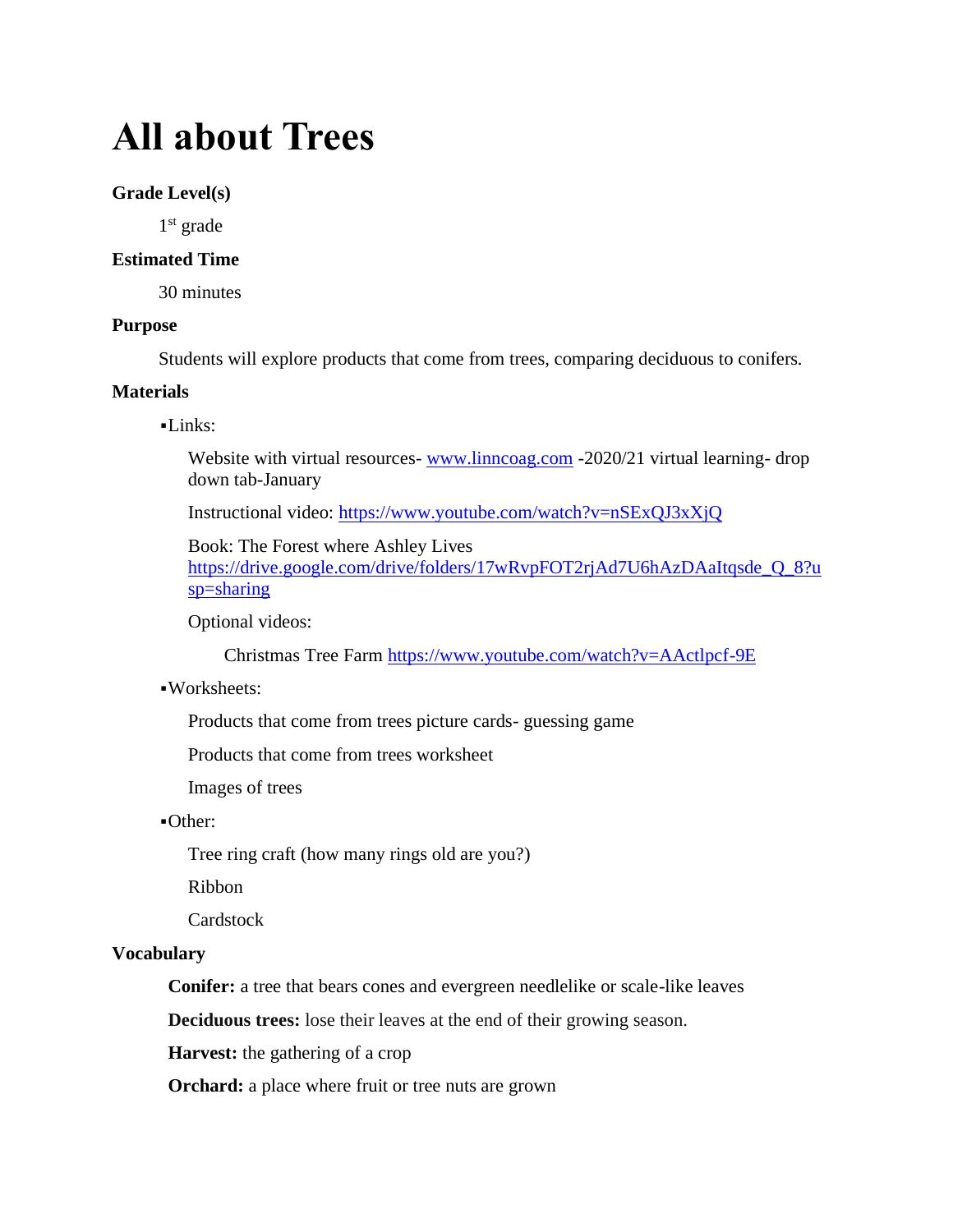## **Interest Approach – Engagement**

Read the products that come from tree cards and ask the students to guess the product. *Where did these products come from? What do they have in common? They all came from trees!*

### **Background - Agricultural Connections**

Trees are essential to our survival, we often don't think of trees when we think agriculture, but trees provide us with products, habitats for wildlife, improved air quality and increased biological diversity.

**Conifer:** a tree that bears cones and evergreen needlelike or scale-like leaves

Uses: Christmas trees, decorations, wildlife habitat, building construction, furniture, pencils, etc.

**Deciduous trees:** lose their leaves at the end of their growing season.

Uses: fruit, nuts, pulp, lumber, wildlife habitat, windbreaks, syrup, paper, etc.

# **Procedures**

- 1. Watch the read-aloud video: A Forest Where Ashley Lives *How did the trees provide for the community? Were the trees important? What is an arborist? How did the arborist care for the trees? Were all of the trees the same or were they different? What was different about them?*
- 2. Talk with your students about what it must be like to live outside all the time in winter, exposed to cold and snow and ice. Ask, "How do animals adapt to winter? What about plants?"
- 3. Ask your students how trees in winter are different from trees in summer. What do trees do to survive the cold and snow and ice of winter? Chances are, they'll say they lose their leaves. That's right, but only for some trees. *Deciduous trees*
- 4. Encourage them to think about other trees they know. Explain that many trees are "evergreens" and keep their leaves all year long. These kinds of trees have some very different characteristics compared to deciduous trees (trees that lose their leaves). *Conifer trees*
- 5. Show the tree samples- conifers and deciduous trees *If you have a window in your classroom, ask the students to identify the trees you can see as conifer or deciduous. \*\*Fun fact:* Each **ring of a tree** represents one year; the outside **rings**, near the bark, are the youngest. Show tree ring photo.
- 6. Review the products that come from trees. Pass out the tree product worksheet. Ask the students to circle the products that come from trees.
- 7. Optional: tree craft. Ask the students to draw rings for their age, color, hole punch and string a ribbon through.
- 8. Optional reading: The Littlest Tree

# **The Littlest Tree**